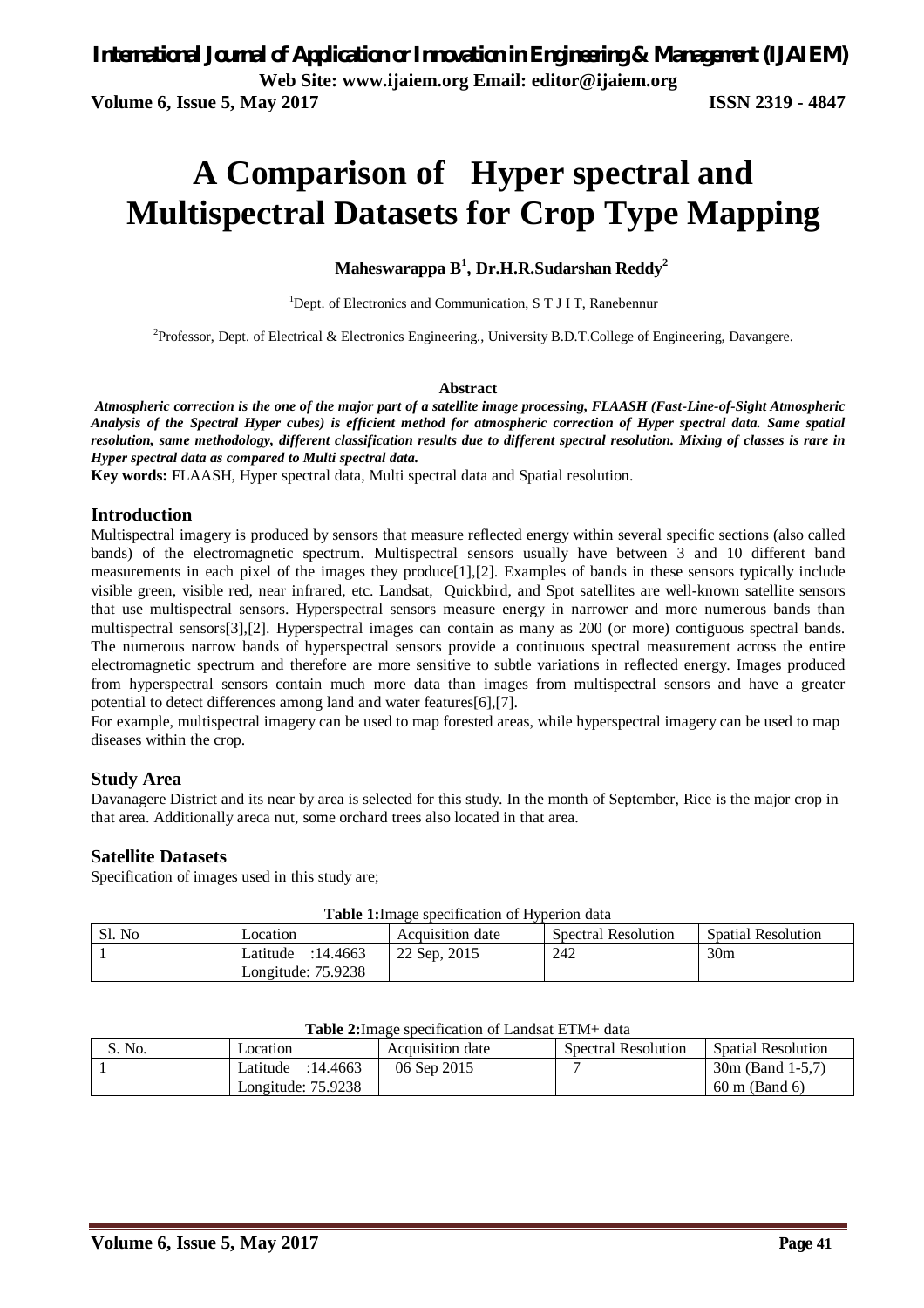# *International Journal of Application or Innovation in Engineering & Management (IJAIEM)*

**Web Site: www.ijaiem.org Email: editor@ijaiem.org**

**Volume 6, Issue 5, May 2017 ISSN 2319 - 4847**

# **Methodology**



# **Spectral sub-setting and calibration of Hyperion image**

Out of 242 bands, Hyperion acquire data in 196 bands. Because of this reason spectral sub-setting was done in the first step. For radiometric calibration VNIR bands were divided by 40 where as SWIR bands were divided by 80 as directed in user manual of Hyperion data sets. Hyperion data was geometrically corrected using ENVI image registration tool and Land sat ETM image was used as referenced image. A cell size used is 30 meters and WGS-84 Datum , Nearest Neighbor method is used for the resampling.



**Fig 2:** Hyperspectral image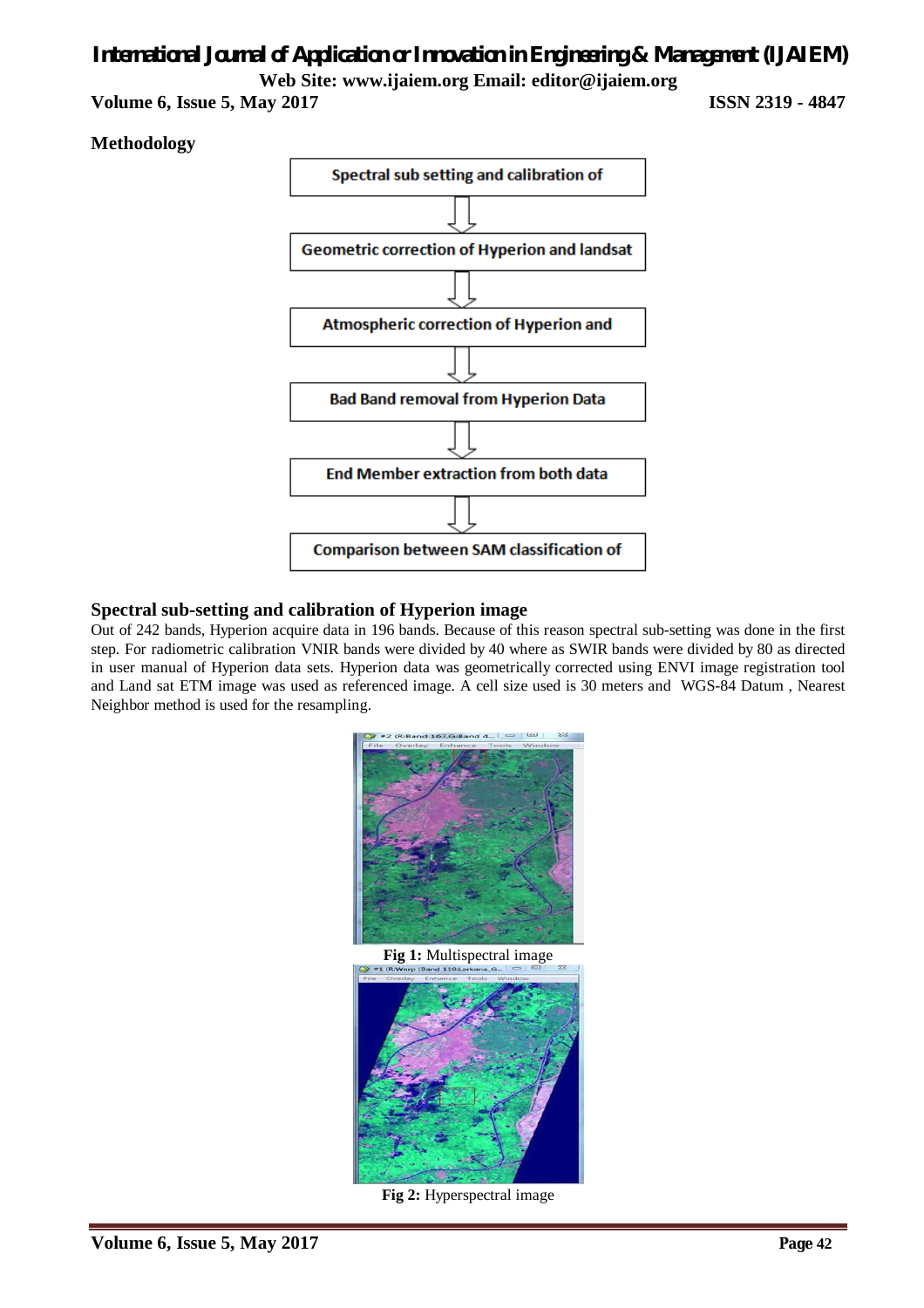# *International Journal of Application or Innovation in Engineering & Management (IJAIEM)* **Web Site: www.ijaiem.org Email: editor@ijaiem.org**

**Volume 6, Issue 5, May 2017 ISSN 2319 - 4847**

### **Atmospheric Correction Using FLAASH**

Atmospheric correction of the 196 channels of Hyperion data set was performed by using FLAASH (Fast Line-of-Sight Atmospheric Analysis of the Spectral Hyper cubes).

The use of reflectance instead of radiances results into two advantages.

- 1. First, the cosine effect of different solar zenith angles due to the time difference between data acquisition scan bere moved.
- 2. Second, it compensates for different values of the exoatmospheric solar irradiances arising from spectral band differences.

$$
\rho_p = (\pi \times L_\lambda \times D^2) / (F_{\text{FJUNA}} \times \cos(\theta_{\text{zenith}}))
$$

Where,

- **ρp**: Unit less planetary reflectance
- **L<sub>λ</sub>**: Spectral radiance at the sensor's aperture
- **D**: Earth-Sun distance in astronomical units

**ESUNλ**: Mean solar exoatmospheric irradiances

**θzenith**: Solar zenith angle in degrees

**Radiometric Correction**: To remove disturbances by the atmosphere digital numbers (DN)are converted to at-satellite radiance based on the gain ( $L_{max}$ ) and bias ( $L_{min}$ ) for each band (MarkhamandBarker, 1986), which were provided from image header file.

 $L_{\lambda$ sensor=  $((L_{\text{max}}-L_{\text{min}})/Q_{\text{calmax}})*Q_{\text{cal}}+L_{\text{min}}$  (2) Where,

**Lλsensor**: Spectral Radiance at the sensor's aperture In W/(m2.sr. μm)

**Qcal**: The quantized calibrated pixel value in Digital Number (DN)

**Qcalmax**: The maximum quantized calibrated pixel value (DN=255) corresponding to Lmax

**L<sub>min</sub>**: The spectral radiance that is scaled to Qcalminin W/(m2.sr. μm)

**L**<sub>max</sub>: The spectral radiance that is scaled to Qcalmaxin W/(m2.sr. μm)



**Fig 4:** After Correction

**Bad Band Selection:** Atmospheric water vapor bands have vertical stripping that are usually identified by visual (Beck R et. al.,2003). For this reason, the sub set of 129 selected bands incorporated for SAM classification are listed in below table.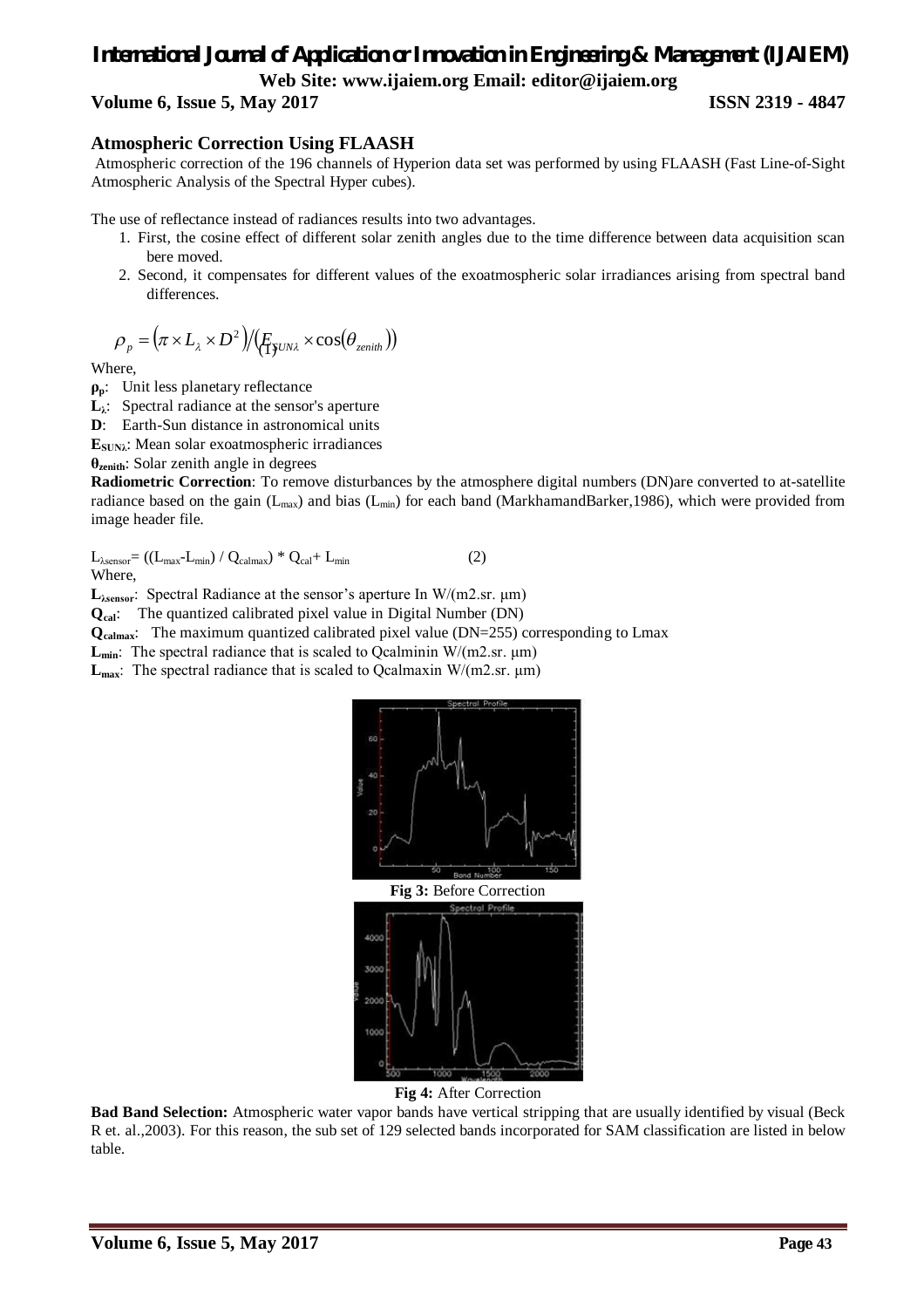# *International Journal of Application or Innovation in Engineering & Management (IJAIEM)* **Web Site: www.ijaiem.org Email: editor@ijaiem.org Volume 6, Issue 5, May 2017 ISSN 2319 - 4847**



**Table 3:** List of selected 129 bands used for this research

**Fig 6:** After correction

**End – Member Extraction:** Theoretically the existing pure features in mixed pixels are referred to a send-members. Field based spectral libraries for end-member extraction were unavailable. Image based spectral libraries were used for SAM classification. A window of 3x3 pixels was used for the extraction of spectral end-members of each feature.



**Fig 8:** Hyperspectral Data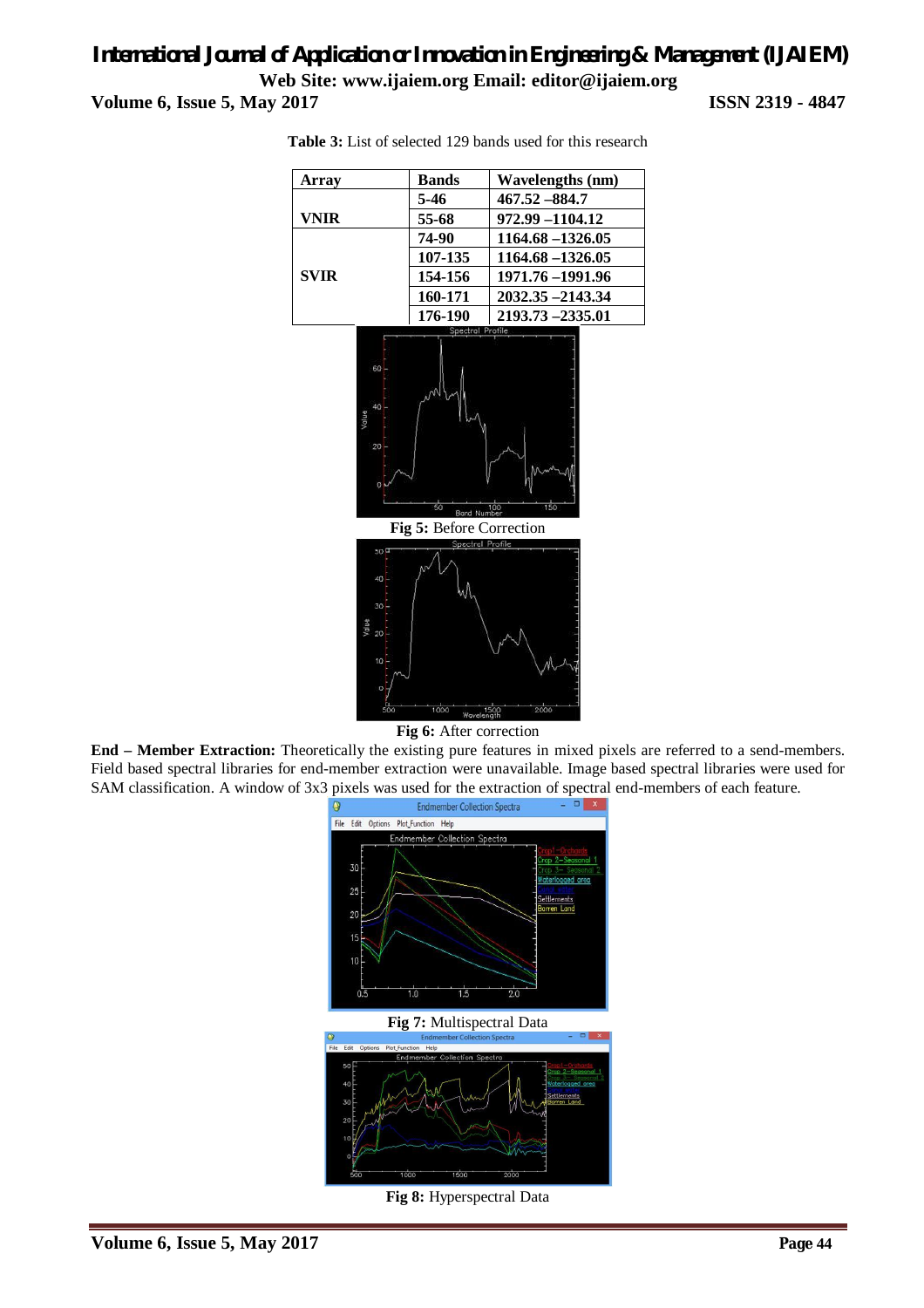*International Journal of Application or Innovation in Engineering & Management (IJAIEM)* **Web Site: www.ijaiem.org Email: editor@ijaiem.org Volume 6, Issue 5, May 2017 ISSN 2319 - 4847**



**Fig 14:** Unclassified Image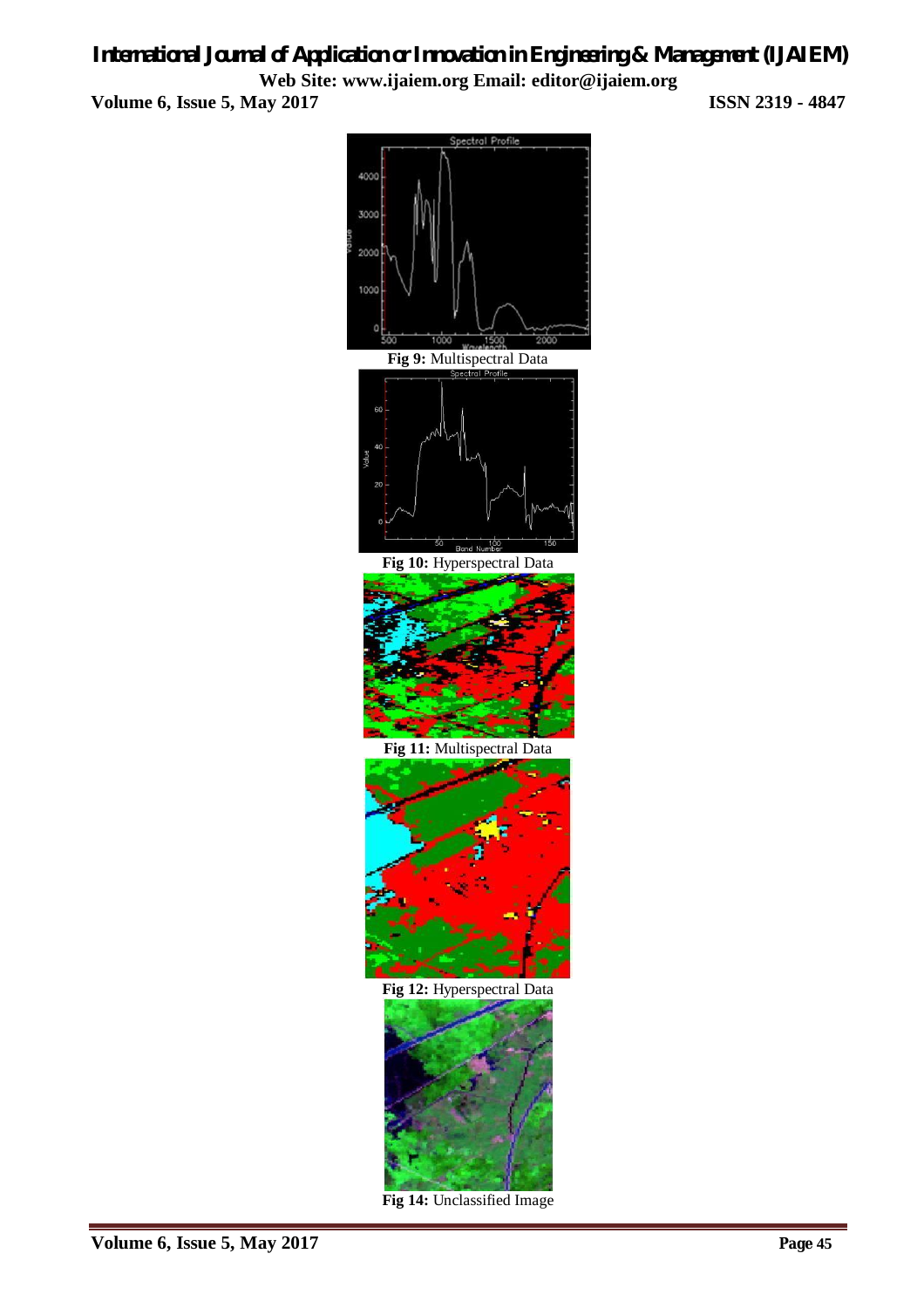# *International Journal of Application or Innovation in Engineering & Management (IJAIEM)* **Web Site: www.ijaiem.org Email: editor@ijaiem.org Volume 6, Issue 5, May 2017 ISSN 2319 - 4847**

**Spectral Angular Mapper Classification:** In this study, the Spectral Angle Mapper (SAM) classification is applied for crop type mapping. The Spectral Angle Mapper (SAM) is a physically – based spectral classification that uses an ndimensional angle to match pixels to reference spectra [Kruse *et al.*,1993].



**Fig 17:** Hyperspectral Image

# **Conclusion**

It is concluded that FLAASH(Fast Line-of- Sight Atmospheric Analysis of the Spectral Hyper cubes) is efficient method for atmospheric correction of Hyper spectral data, we observe that Same spatial resolution, same methodology, different classification results due to different spectral resolution and Mixing of classes is rare in Hyperspectral data as compared to Multispectral data. Finally we concluded that due to high resolution hyperspectral data yields the efficient classification compare to the multispectral data .

# **References**

[1] Thenkabail, Prasad S., et al. Selection of Hyperspectral Narrowbands (HNBs) and Composition of Hyperspectral Two Band Vegetation Indices (HVIs) for Biophysical Characterization and Discrimination of Crop Types Using Field Reflectance and Hyperion/EO-1 Data. Selected Topics in Applied Earth Observations and Remote Sensing, IEEE Journal of 6.2. 2013. 427-439.